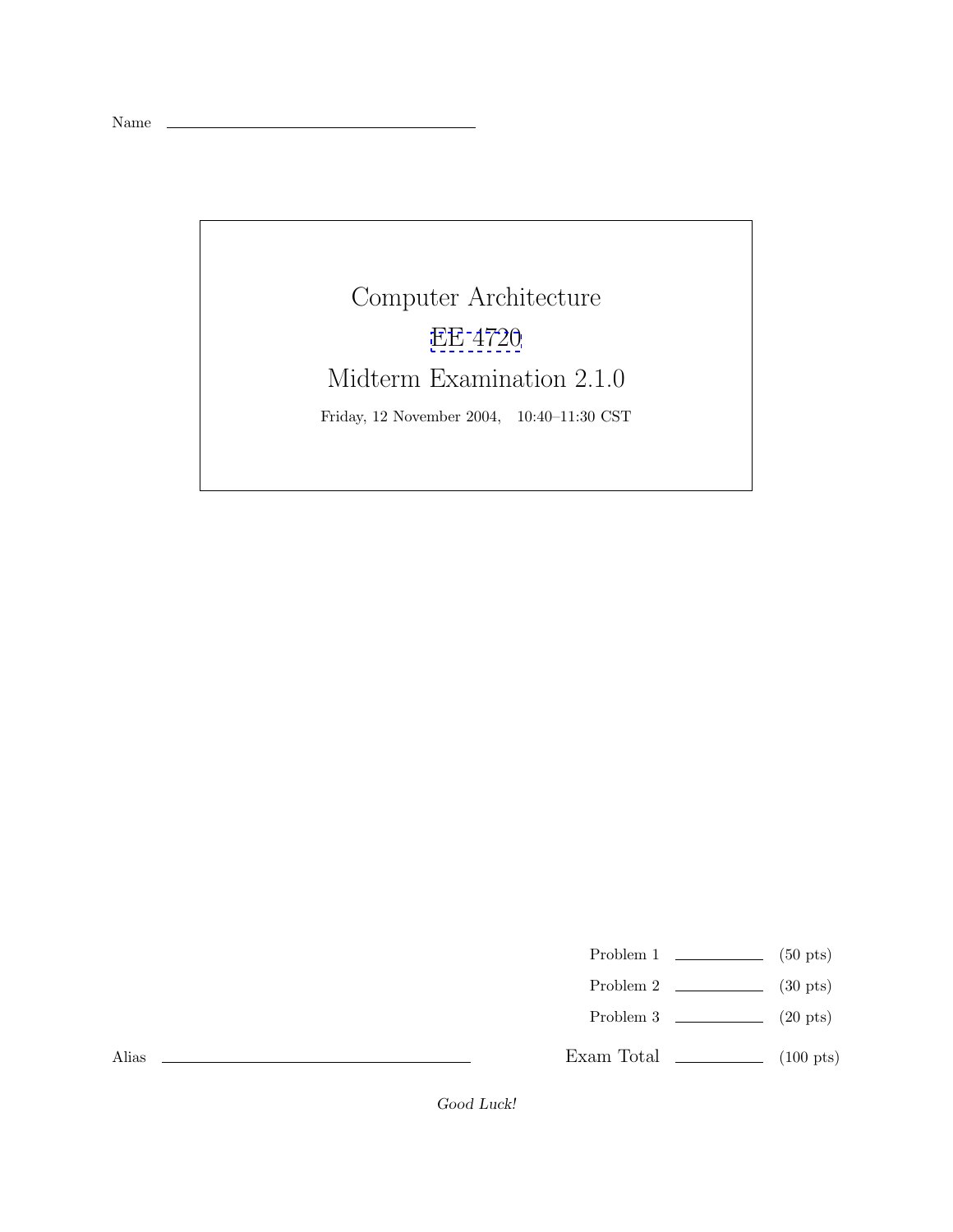Problem 1: In the diagram below some wires are labeled with cycle numbers and corresponding values. For example,  $\vert \text{C2:4} \vert$  indicates that at cycle 2 the pointed-to wire will hold a 4. Other wires are labeled just with cycle numbers, indicating that the wire is used at that cycle. If a value on any labeled wire is changed the code would execute incorrectly. There are no stalls during the execution of the code. The first instruction (lui) is shown (but don't forget to finish it). In one of the C4's four bits are not shown, indicated by question marks. *Note:*  $\begin{bmatrix} C3.4 \end{bmatrix}$  was not in the original exam; it conveys the same information as  $\begin{bmatrix} C2.4 \end{bmatrix}$ *See solution.* [50 pts]

- Write a program consistent with these labels.
- Fill in the blank next to  $|C5:$

It is possible to find every register and immediate (though some are tricky). Use r20-r29 for guessed registers.

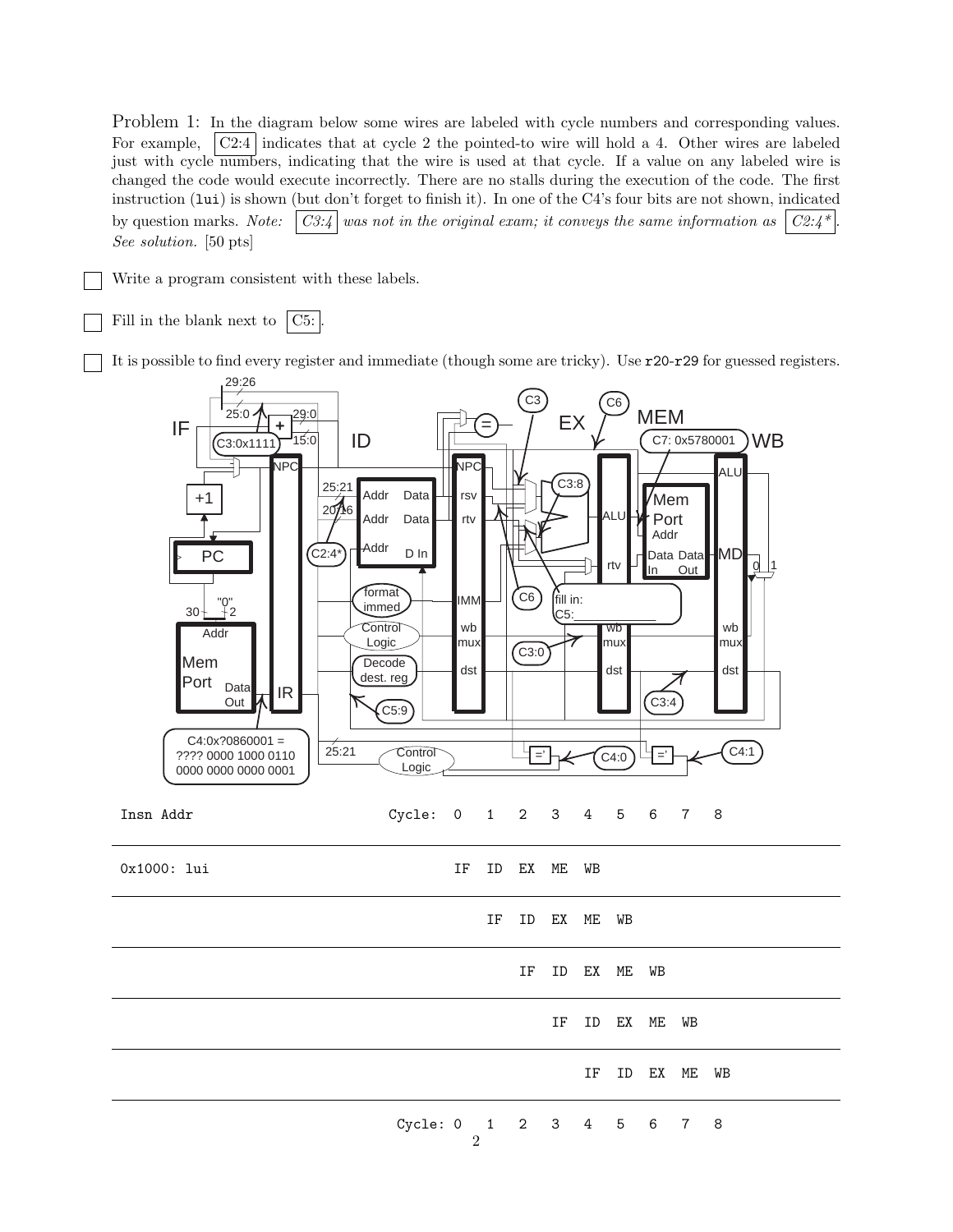Problem 2: The pipeline below includes a left shift unit (shifter) to be used by the left shift instructions. It performs the operation  $x = v \ll a$  (left shift v by a bits), where x, v, and a are the shifter ports shown in the diagram. [15 pts]



(*a*) Add connections to the shifter so that it can be used by shift left instructions. The code below should execute without a stall. Do not show control logic.

The modifications should make efficient use of hardware.

Be sure to show bit ranges on wires.

Please check the code for dependencies.

| # Cycle                   |  |  |  | 0 1 2 3 4 5 6  |               |                |  |  |
|---------------------------|--|--|--|----------------|---------------|----------------|--|--|
| sll r1, r2, 10            |  |  |  |                |               | IF ID EX ME WB |  |  |
| $sllv$ $r4$ , $r5$ , $r1$ |  |  |  | IF ID EX ME WB |               |                |  |  |
| $sllv$ r6, r4, r1         |  |  |  |                |               | IF ID EX ME WB |  |  |
| # Cycle                   |  |  |  |                | 0 1 2 3 4 5 6 |                |  |  |

*Hint: All of the shift instructions are Format R. The* rt *register holds the value to be shifted. The* v *in* sllv *means the amount to shift is taken from a register.*

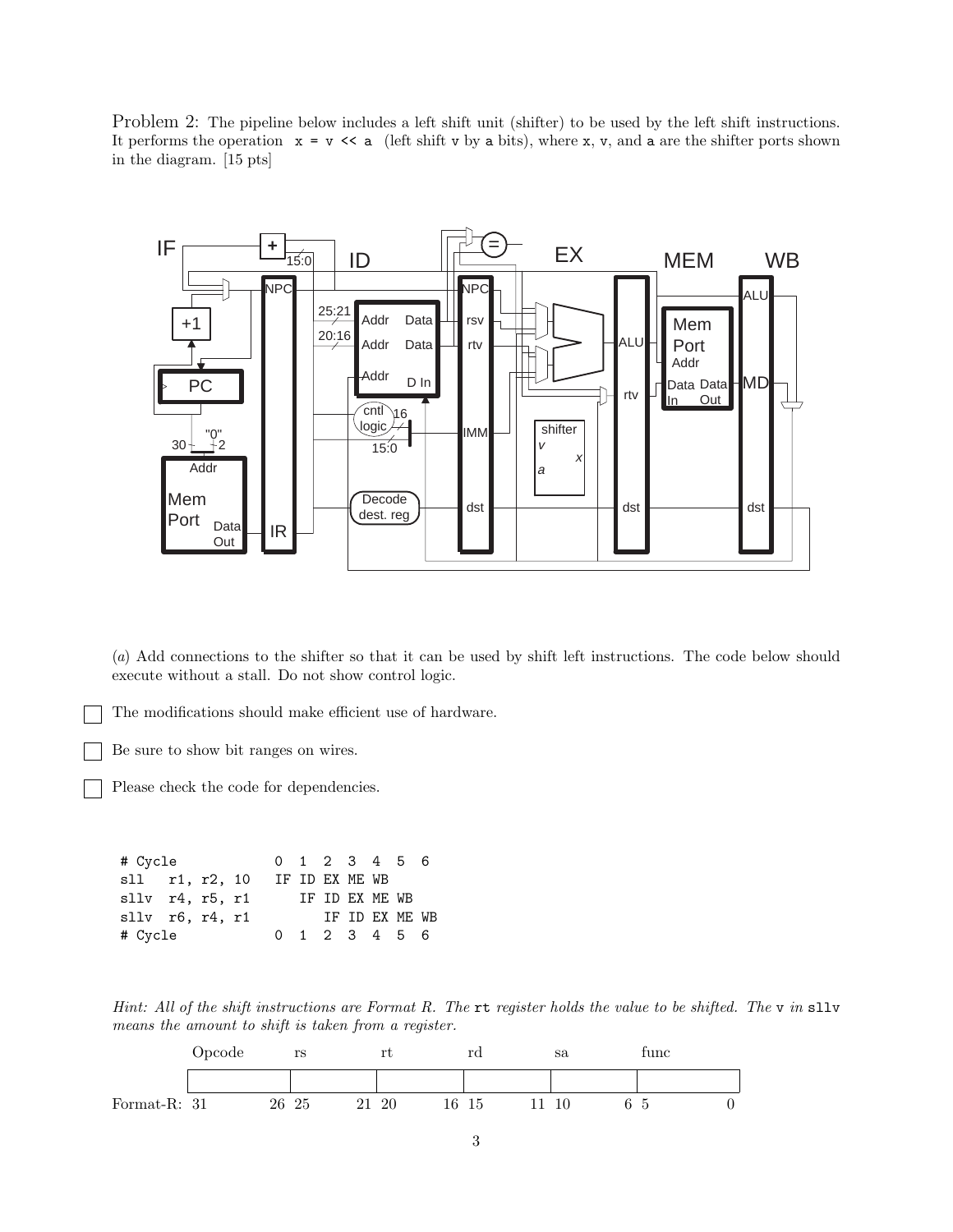Problem 2, continued: The EX stage is the right stage for the shifter. [15 pts]

(*b*) Suppose the shifter were placed in the ID stage and correctly connected, including bypasses.

What would be the impact on performance? Explain. ┓

 $\overline{\phantom{a}}$ 

 $\overline{\phantom{a}}$ 

(*c*) Suppose the shifter were placed in the MEM stage and correctly connected, including bypasses.

What would be the impact on performance? Explain. *Hint: The explanation can use a code example.*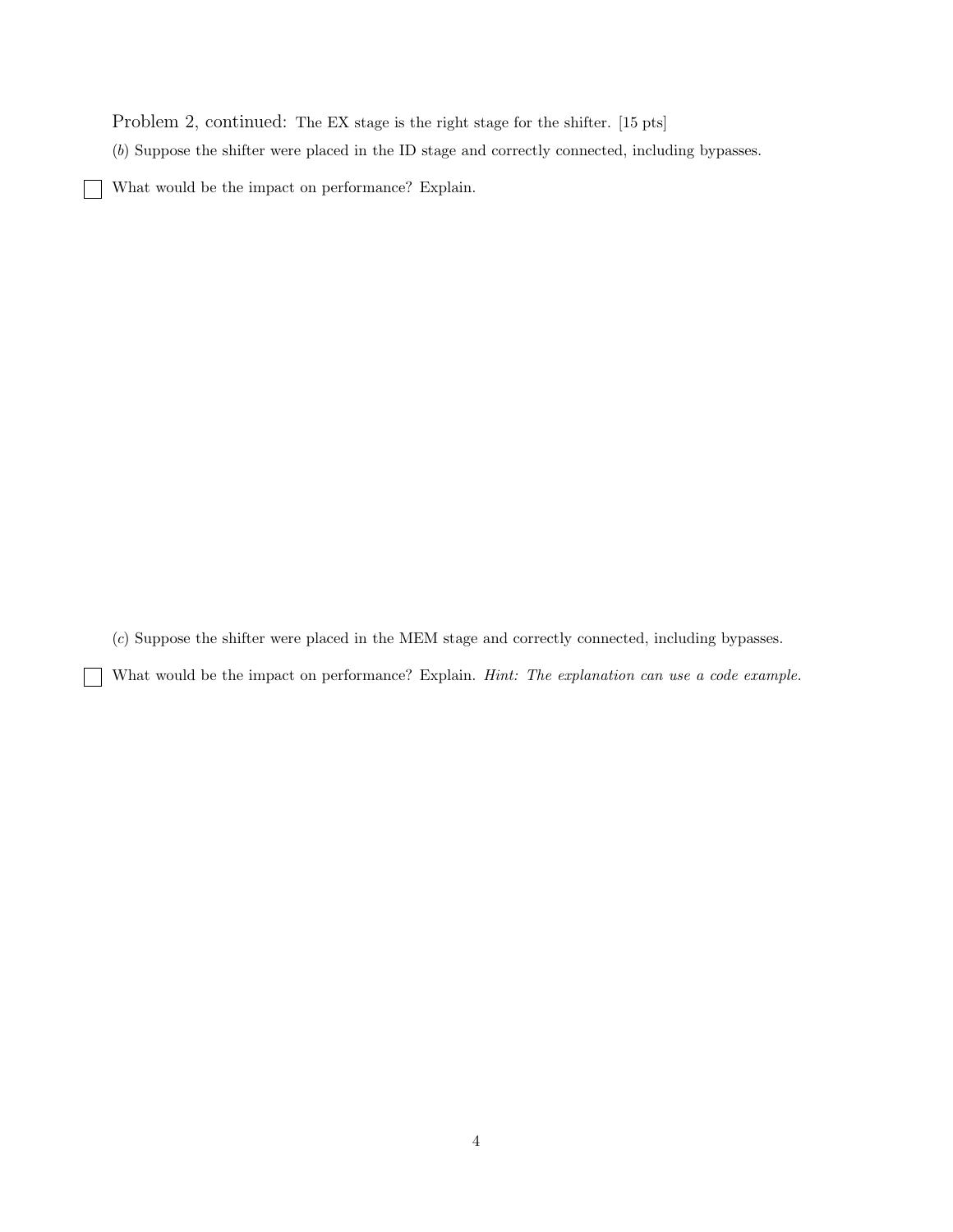Problem 3: Answer each question below.

(*a*) Consider a new ISA, MIPS-DS2, in which branches and other control transfers have two delay slots, not just one. [10 pts]

Would the performance on something similar to the familiar (to us) five-stage implementation be higher, lower, or about the same as MIPS on its familiar five-stage implementation? Explain. (See next question before answering.)

Describe an implementation that might favor MIPS-DS2 and explain how it favors MIPS-DS2.

Other than the people that suggested the second delay slot and designed the hardware, if it works who gets the promotion, if it does not work who gets re-assigned to tech support (punished)? (Give a job description, not a name.) *Hint: That person would probably quit if it were a MIPS-DS9. Note: The parenthesized part and the hint were not on the original exam. This question was originally the second of these three questions and seemed to refer to the five-stage implementation. Since the question really applied to the new implementation, not the five-stage one, the class was told not to answer it.*